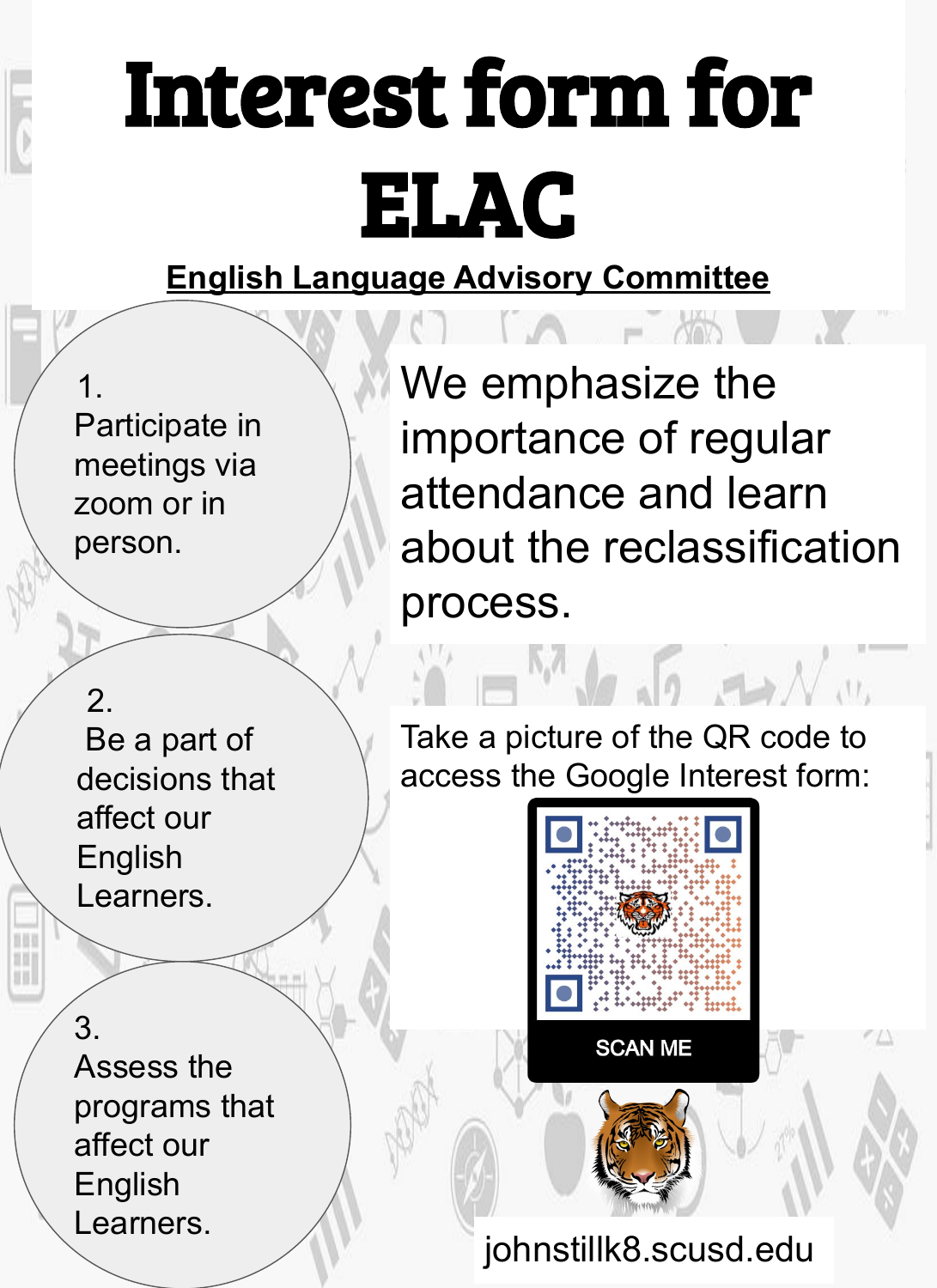# Formulario de interés para ELAC

Comité Asesor del Idioma Inglés

1. Participa en juntas en persona o via Zoom.com

Estresamos la importancia de asistir regularmente y aprender sobre el proceso de reclasificación.

#### $\mathcal{P}$

 Se parte de las decisiones que afectan a nuestros estudiantes cuyo segundo idioma es inglés

Toma una foto del código QR para acceder al formulario de interés de

Google:



 $\rightarrow \mathcal{N}$  and

3. Evalúa los programas que afectan a nuestros estudiantes de inglés.

### johnstillk8.scusd.edu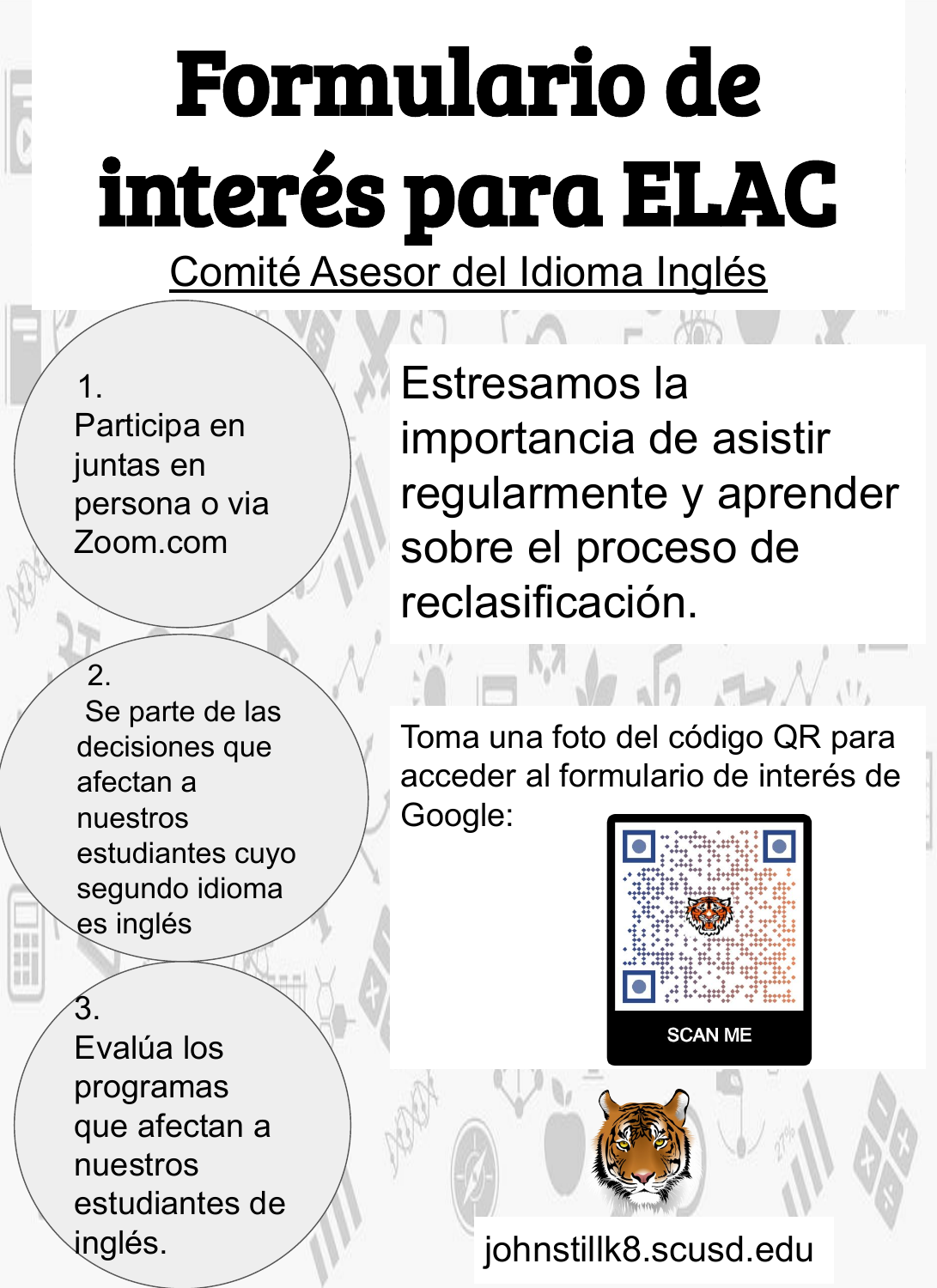## Interested in joining our **School Site Council (SCC)?**

The SCC consists of parents and educators. As a team we discuss programs and make suggestions to improve our school.

> **Have your voice be heard. Help improve our school.**



**SCAN ME** 

**Meeting** June 1, 2022 8:00 - 9:00 am Where: I-24 Zoom: 9946710931 Passcode: Cruz